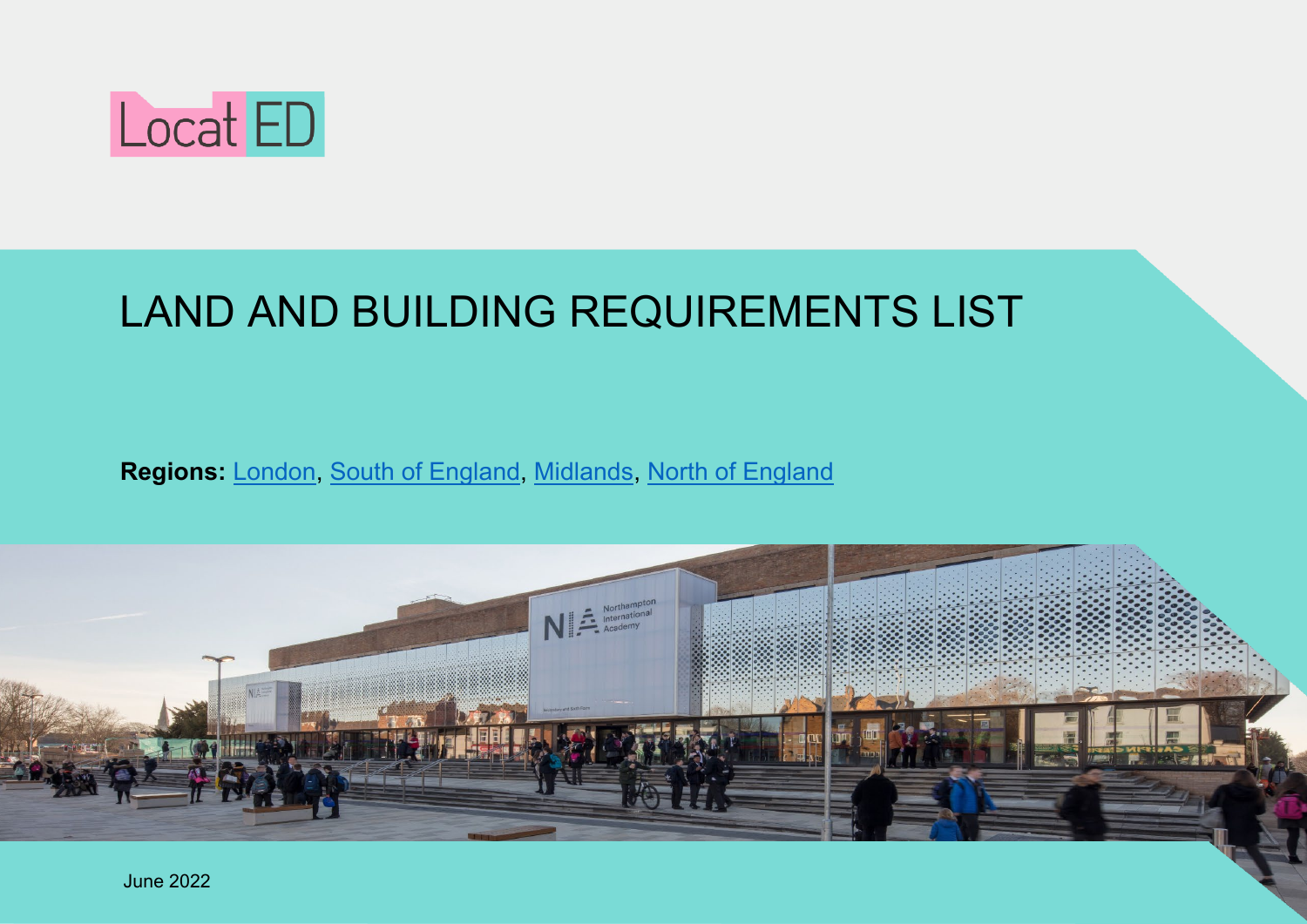### **CONTENTS**

#### **ABOUT LocatED**

LocatED is a government-owned property company, responsible for buying and developing sites for new schools in England.

With funding secured and available, LocatED acquires land and buildings across the country. This makes it one of the largest purchasers of land in the UK.

[Read more about LocatED](https://located.co.uk/sites/) 

#### **HOW TO REFER A SITE**

Email details about your site to sites@LocatED.co.uk or call the regional contact for each requirement in the tables below.

#### **SITES LocatED WILL CONSIDER**

LocatED has individual acquisition budgets to spend on sites that can deliver 10,000 to 175,000 sq. ft. gross internal floor area. These can be brownfield; greenfield; mixed-use sites; and existing buildings that can satisfy the building size requirements.

#### **SITES CAN BE:**

- Whole or part buildings with development/extension capability
- **Land and development sites on** or off market
- Derelict and heritage buildings
- Sites of all planning designations
- Space as part of wider developments

#### **LocatED New Office**

LocatED has moved office to the new address below.

Located Property Ltd Finlaison House 3rd Floor 15-17 Furnival Street London EC4A 1AB

Phone: 020 7654 6218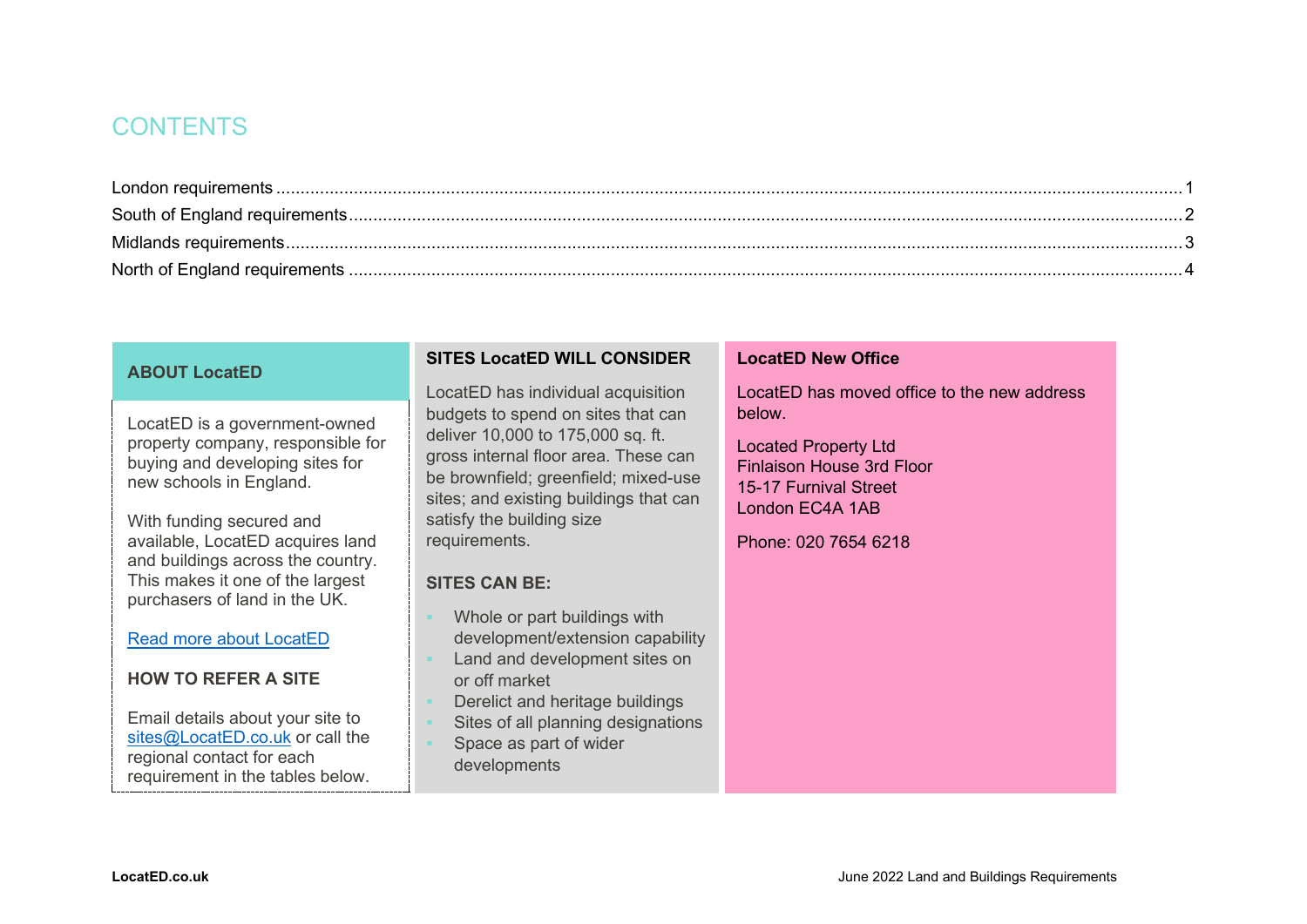# <span id="page-2-0"></span>LONDON REQUIREMENTS

| <b>Located</b><br>Ref. | London<br><b>Requirements</b>          | <b>Approx. Building</b><br>Required (sq. ft.) | <b>Search</b><br><b>Area Map</b> | <b>Requirement Status</b>                       | <b>Acquisition Team Contacts</b>              |
|------------------------|----------------------------------------|-----------------------------------------------|----------------------------------|-------------------------------------------------|-----------------------------------------------|
| LC0365                 | Hammersmith &<br>Fulham                | 12,000                                        | Search<br>area                   | Search ongoing, a site is<br>yet to be secured. | <b>Rav Cheema</b><br>M: 07515 808760          |
| LC0032-4               | <b>Tower Hamlets (Isle</b><br>of Dogs) | 95,000                                        | Search<br>area                   | Search ongoing, a site is<br>yet to be secured. | <b>Ed Johnston-Stewart</b><br>M: 07384 456696 |
| LC0421                 | Kingston-upon-<br><b>Thames</b>        | 55,000                                        | Search<br><u>area</u>            | Search ongoing, a site is<br>yet to be secured. | <b>Rav Cheema</b><br>M: 07515 808760          |
| LC0059-3               | Bromley-by-Bow                         | 9,000                                         | <b>Search</b><br>area            | Search ongoing, a site is<br>yet to be secured. | <b>Alex Metcalfe</b><br>M: 07393 224551       |
| LC0125                 | <b>Bromley</b>                         | 80,000                                        | Search<br>area                   | Search ongoing, a site is<br>yet to be secured. | <b>Ed Johnston-Stewart</b><br>M: 07384 456696 |
| LC0230-2               | Greenwich and<br>Southwark             | 15,000                                        | Search<br>area                   | Search ongoing, a site is<br>yet to be secured. | <b>Alex Ward</b><br>M: 07783 372430           |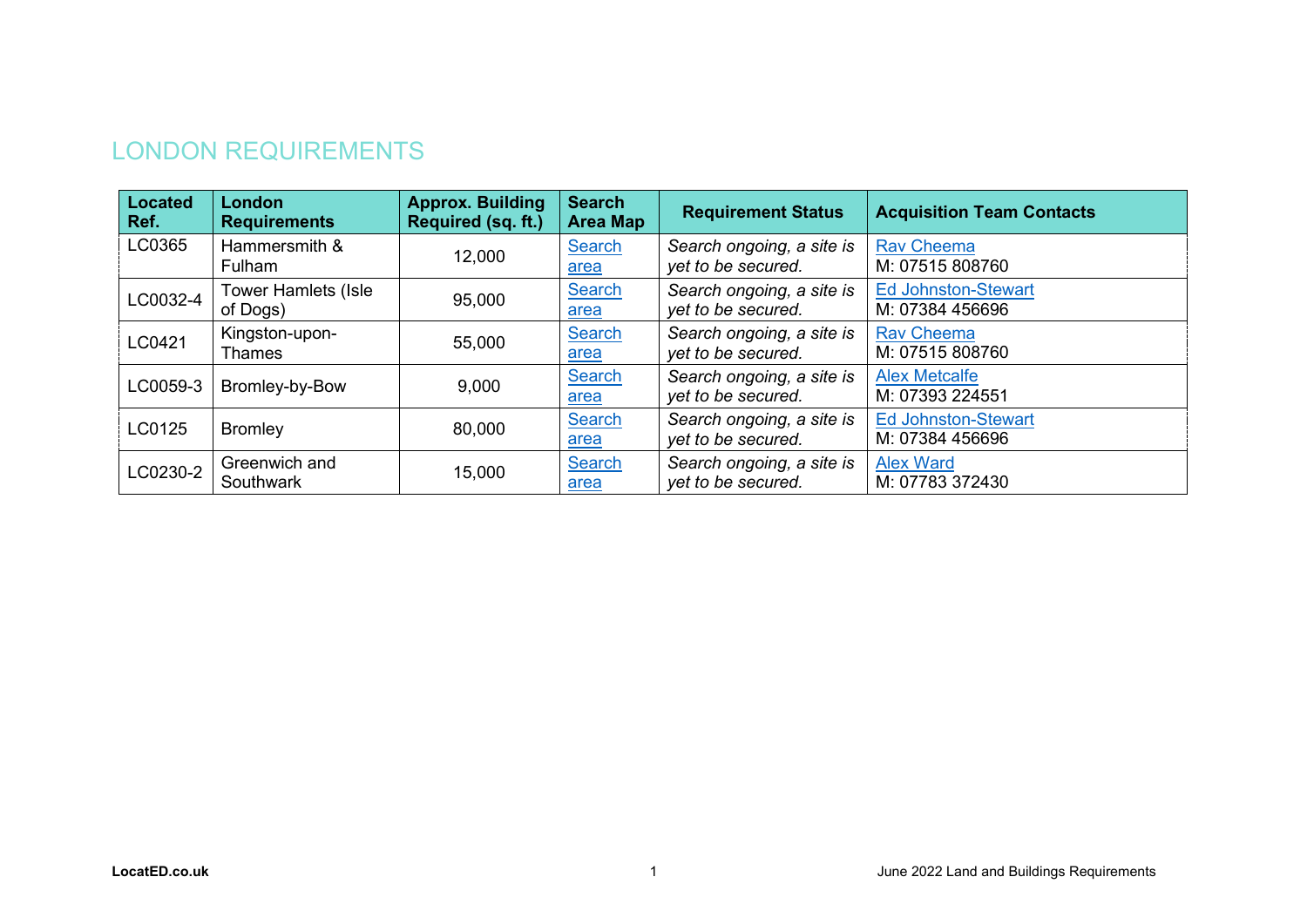# <span id="page-3-0"></span>SOUTH OF ENGLAND REQUIREMENTS

| <b>Located</b><br>Ref. | <b>South of England</b><br><b>Requirements</b>   | <b>Approx. Building</b><br>Required (sq. ft.) | <b>Search</b><br><b>Area Map</b> | <b>Requirement Status</b>                                      | <b>Acquisition Team Contacts</b>                               |
|------------------------|--------------------------------------------------|-----------------------------------------------|----------------------------------|----------------------------------------------------------------|----------------------------------------------------------------|
| LC0137-6               | <b>Bristol (temporary</b><br>premises)           | 35,000                                        | Search<br>area                   | A possible site has been<br>identified but not yet<br>secured. | <b>James Brook</b><br>M: 07837 107955                          |
| LC0092-1               | Crawley                                          | 70,000                                        | <b>Search</b><br>area            | Search ongoing, a site is<br>yet to be secured.                | <b>Alex Ward</b><br>M: 07783 372430                            |
| LC0092-2               | Crawley (temporary<br>premises)                  | 20,000                                        | <b>Search</b><br>area            | Search ongoing, a site is<br>yet to be secured.                | <b>Ed Johnston-Stewart</b><br>M: 07384 456696                  |
| LC0306                 | Exeter                                           | 15,000                                        | Search<br>area                   | Search ongoing, a site is<br>yet to be secured.                | Alex Metcalfe / Alex Ward<br>M: 07393 224551 / M: 07783 372430 |
| <b>LC0447</b>          | West Sussex (see<br>search area for<br>location) | 15,000                                        | <b>Search</b><br>area            | Search ongoing, a site is<br>yet to be secured.                | <b>Ed Johnston-Stewart</b><br>M: 07384 456696                  |
| LC0447                 | Devon (Newton<br>Abbot)                          | 20,000                                        | <b>Search</b><br>area            | Search ongoing, a site is<br>yet to be secured.                | <b>Ed Johnston-Stewart</b><br>M: 07384 456696                  |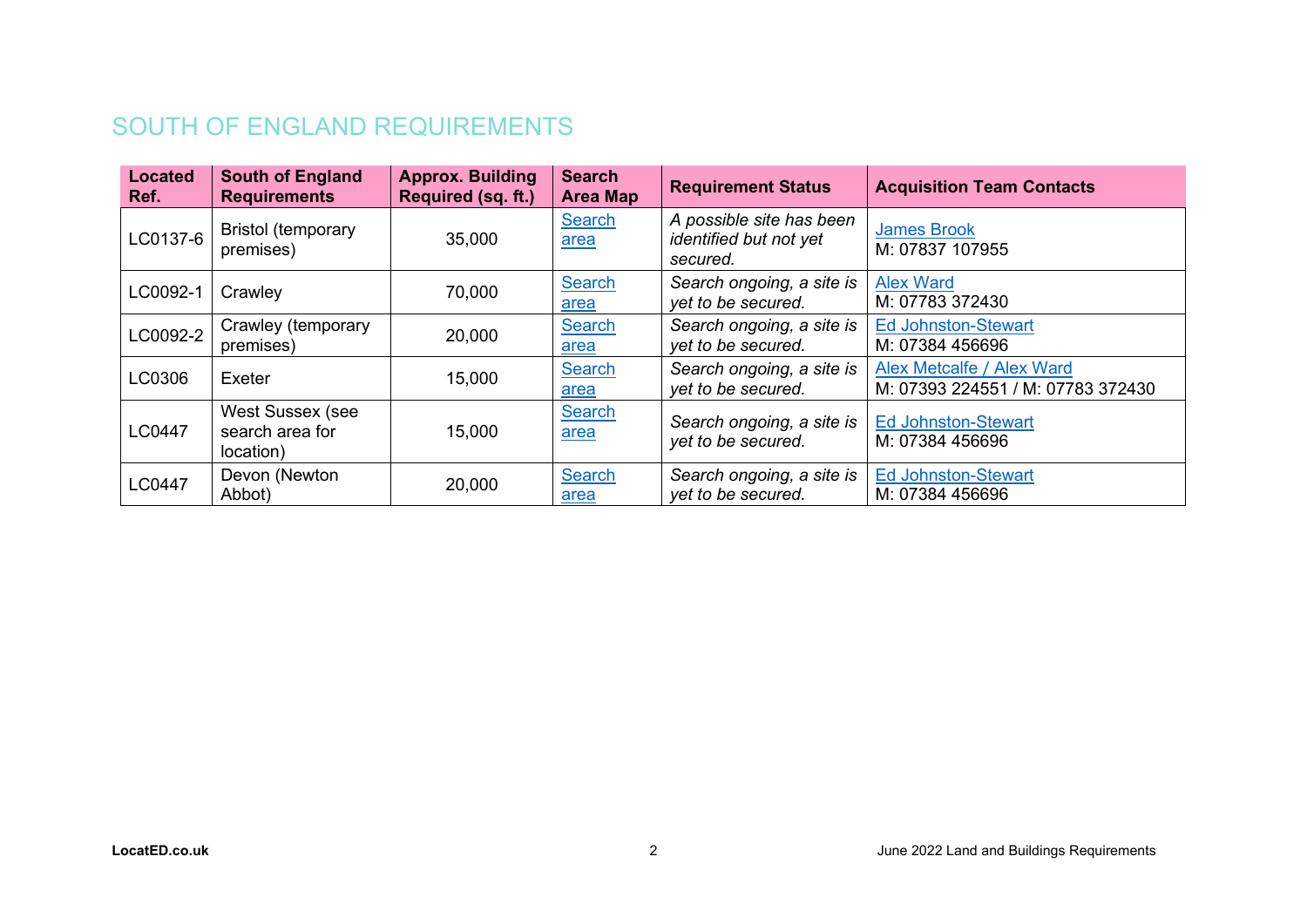# <span id="page-4-0"></span>MIDLANDS/EAST ANGLIA REQUIREMENTS

| <b>Located</b><br>Ref. | <b>Midlands</b><br><b>Requirements</b>                               | <b>Approx. Building</b><br>Required (sq. ft.) | <b>Search</b><br><b>Area Map</b> | <b>Requirement Status</b>                                      | <b>Acquisition Team Contacts</b>              |
|------------------------|----------------------------------------------------------------------|-----------------------------------------------|----------------------------------|----------------------------------------------------------------|-----------------------------------------------|
| LC0375                 | <b>Bromsgrove</b>                                                    | 23,000                                        | <b>Search</b><br>area            | Search ongoing, a site is<br>yet to be secured.                | <b>Rav Cheema</b><br>M: 07515 808760          |
| LC0169                 | Cambridge                                                            | 26,500                                        | <b>Search</b><br>area            | Search ongoing, a site is<br>yet to be secured.                | <b>James Brook</b><br>M: 07837 107955         |
| LC0399                 | Wolverhampton                                                        | 62,000                                        | <b>Search</b><br>area            | A possible site has been<br>identified but not yet<br>secured. | <b>Rav Cheema</b><br>M: 07515 808760          |
| LC0109-1               | Cambridgeshire (Ely,<br>Soham, Chatteris,<br>Comberton,<br>Cambourne | 50,000                                        | <b>Search</b><br>area            | Search ongoing, a site is<br>yet to be secured.                | <b>Ed Johnston-Stewart</b><br>M: 07384 456696 |
| LC0317-2               | Ipswich                                                              | 25,000                                        | <b>Search</b><br>area            | Search ongoing, a site is<br>yet to be secured.                | <b>Ed Johnston-Stewart</b><br>M: 07384 456696 |
| LC0448                 | <b>West Midlands</b>                                                 | 40,000                                        | <b>Search</b><br><u>area</u>     | Search ongoing, a site is<br>yet to be secured.                | <b>Rav Cheema</b><br>M: 07515 808760          |